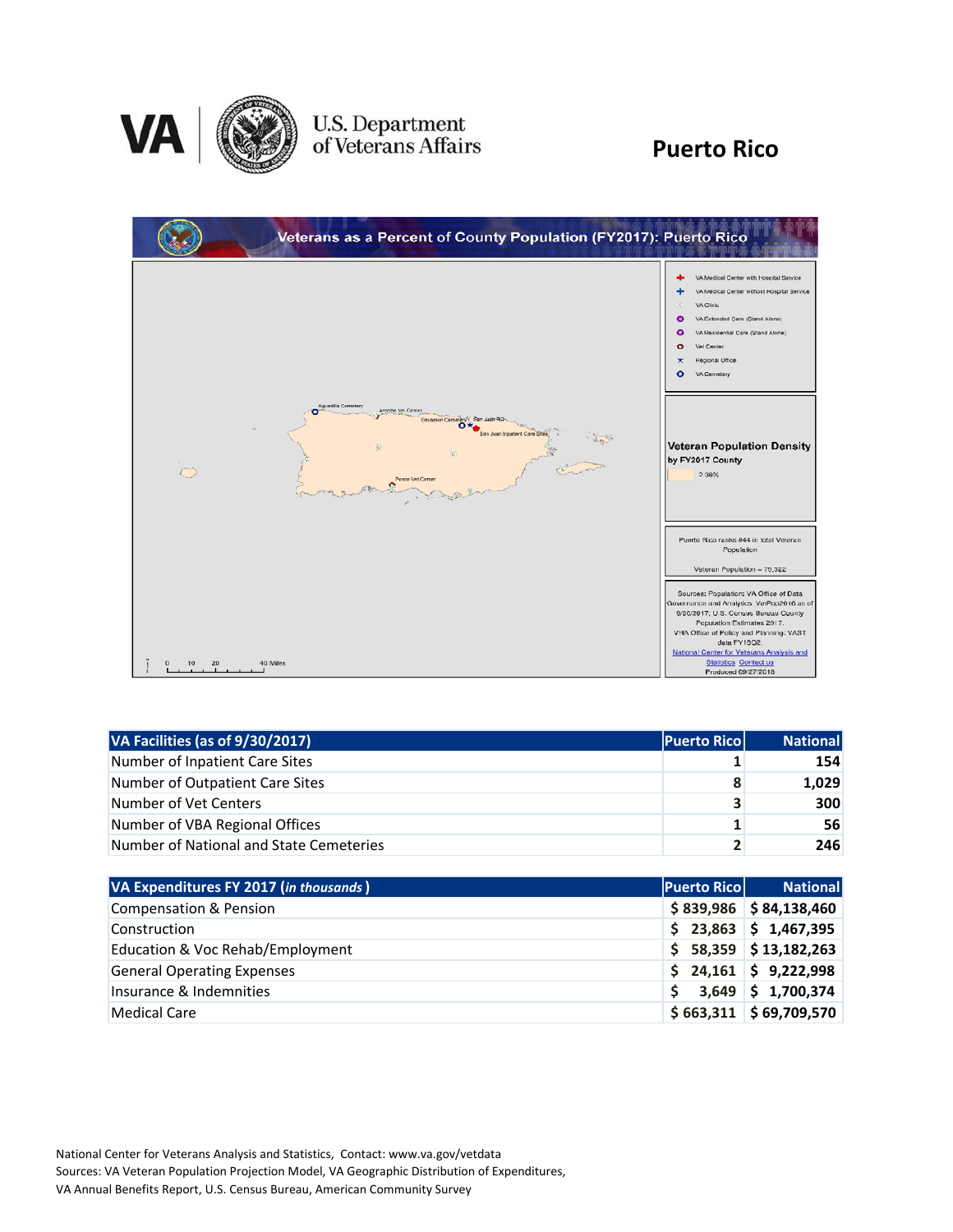

### **U.S. Department**<br>of Veterans Affairs

#### **Puerto Rico**

| Veteran Population (as of 9/30/2017)           | <b>Puerto Rico</b> | <b>National</b> |
|------------------------------------------------|--------------------|-----------------|
| Number of Veterans                             | 79,322             | 19,998,799      |
| Percent of Adult Population that are Veterans  | 3.43%              | 6.60%           |
| Number of Women Veterans                       | 4,396              | 1,882,848       |
| Percent of Women Veterans                      | 5.54%              | 9.41%           |
| Number of Military Retirees                    | 12,027             | 2,156,647       |
| Percent of Veterans that are Military Retirees | 15.16%             | 10.78%          |
| Number of Veterans Age 65 and Over             | 50,688             | 9,410,179       |
| Percent of Veterans Age 65 and Over            | 63.90%             | 47.05%          |









| VA Healthcare and Benefits (as of 9/30/2017)         | <b>Puerto Ricol</b> | <b>National</b> |
|------------------------------------------------------|---------------------|-----------------|
| Number of Veterans Receiving Disability Compensation | 27,618              | 4,552,819       |
| Number of Veterans Receiving Pension                 | 7,914               | 276,570         |
| Number of Dependency & Indemnity Comp Beneficiaries  | 3,737               | 411,390         |
| <b>Number of Education Beneficiaries</b>             | 6,398               | 987,577         |
| Number of Enrollees in VA Healthcare System          | 68,913              | 9,116,200       |
| Number of Unique Patients Treated                    | 54,135              | 6,035,183       |

National Center for Veterans Analysis and Statistics, Contact: www.va.gov/vetdata Sources: VA Veteran Population Projection Model, VA Geographic Distribution of Expenditures, VA Annual Benefits Report, U.S. Census Bureau, American Community Survey